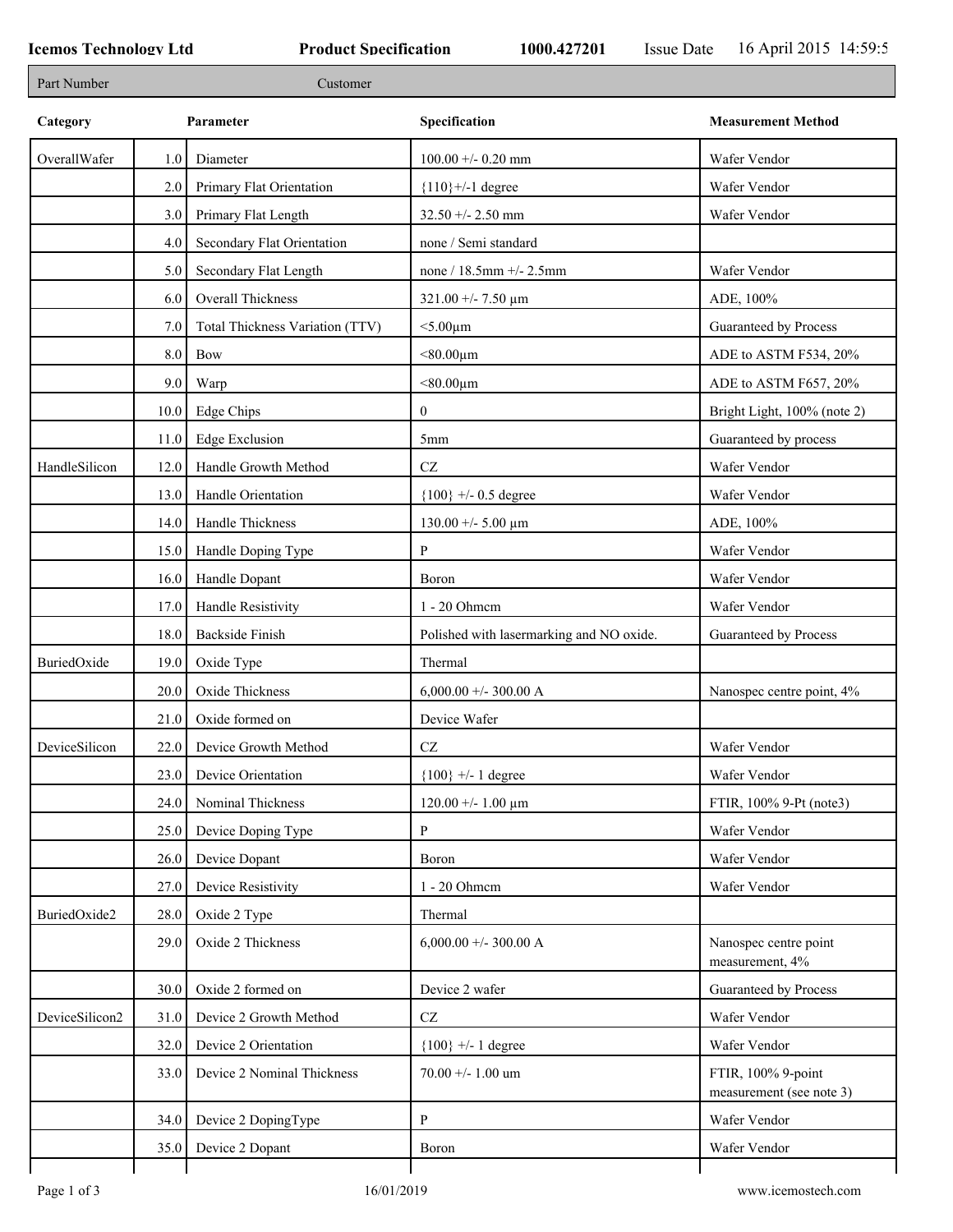**Icemos Technology Ltd Product Specification** 1000.427201 Issue Date 16 April 2015 14:59:5 Part Number Customer **Category Parameter Specification Measurement Method** DeviceSilicon2 36.0 Device 2 Resistivity 1 - 20 Ohmcm Wafer Vendor DeviceSilicon 37.0 Voids none home Wafer Vendor 38.0 Scratches 0 Bright Light, 100% (note 2) 39.0 Haze none have none Bright Light, 100% (note 2)